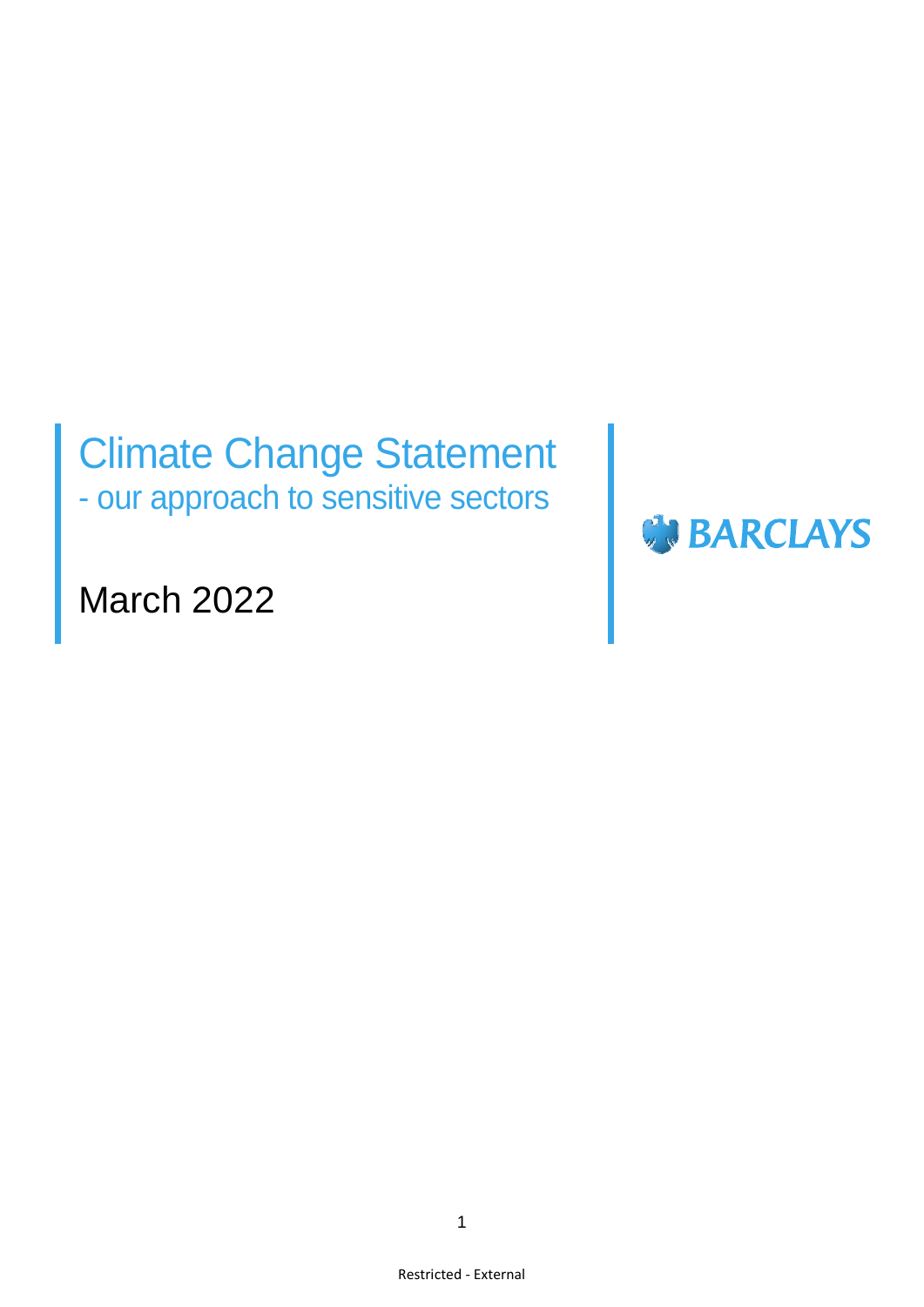# **Contents**

| <b>Our Climate Strategy</b>             | 03 |
|-----------------------------------------|----|
| Reducing our financed emissions         | 03 |
| Barclays' approach to sensitive sectors | 04 |
| <b>Key Definitions</b>                  | 08 |

### About this document

This document updates our previous positions as set out in our April 2020 statement and sets out our revised position and approach to sensitive sectors.

March 2022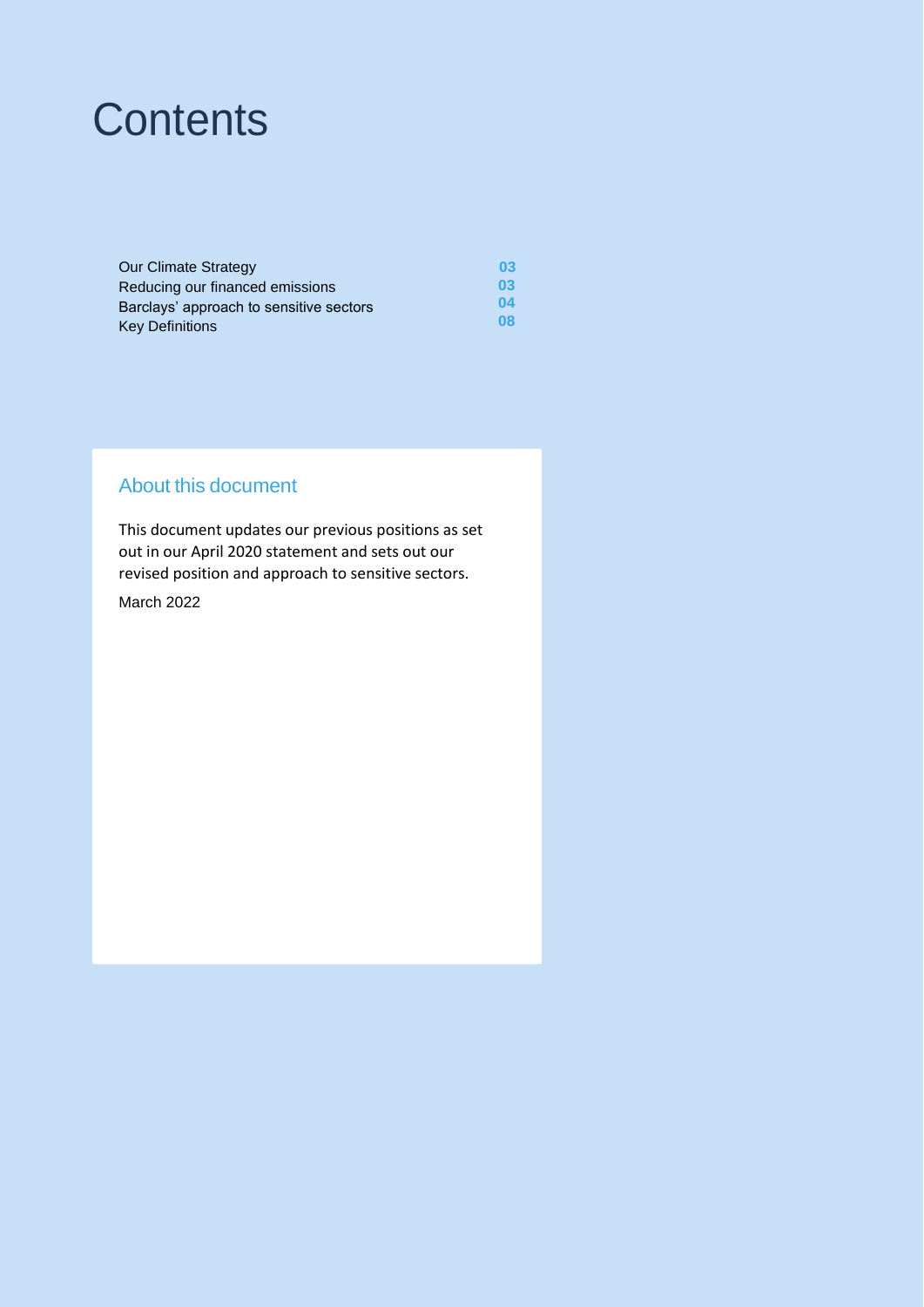## Our climate strategy

In March 2020, Barclays announced its ambition to be a net zero bank by 2050, becoming one of the first banks to do so.

We have a strategy to turn that ambition into action:

- **1. Achieving net-zero operations** | Barclays is working to achieve net zero operations and reducing supply chain emissions, investing in the continued decarbonisation of our operations, and in the development of a net zero pathway for the emissions from our supply chain.
- **2. Reducing our financed emissions** | Barclays is committed to aligning its financing with the goals and timelines of the Paris Agreement.
- **3. Financing the transition** | Barclays is providing the green and sustainable finance required to transform the economies we serve.

Our strategy is underpinned by the way we assess and manage our exposure to climate-related risk.

Over the coming years, our strategy will continue to evolve. It will need to adapt to reflect market, technological, regulatory and geopolitical developments affecting the shape and timing of the transition to a low-carbon economy. We will keep our policies, targets and progress under review in light of the rapidly changing external environment and the need to support governments and clients in delivering an orderly energy transition and providing energy security. Progress may vary and we need to be able to adapt our approach to optimise the effectiveness and impact of our support for the transition, whilst remaining focused on our ambition of becoming a net zero bank by 2050.

This document sets out more detail on our restrictive policies for sensitive sectors, in particular setting final phase out dates with respect to our progressive phase out of the financing<sup>1</sup> of thermal coal mining and coal-fired power generation.

## Reducing our financed emissions

We are committed to align all our financing<sup>1</sup> to the goals and timelines of the Paris Agreement. In order to meet this ambition, we need to reduce the client emissions that we finance, not just for lending but for capital markets activities as well.

All three elements of our strategy are important but we recognise that the majority of our carbon emissions result from the activities of the clients we finance, known as 'financed emissions'. As a result, working with our clients must be at the heart of our strategy to achieve our net zero ambition.

We have a significant portfolio across sectors of the economy that are critical to the transition, putting us in an important position to work with clients that are in the process of decarbonising their activities, as many of our clients have already begun to do. For example, in the Energy and Power sectors, we are supporting our clients to transition to less carbon intensive sources of energy, adopt new technologies and support increased electrification.

We believe that Barclays can make the greatest difference by supporting our clients to transition to a low-carbon economy, rather than by simply phasing out support for them. This is particularly true for our clients in highly carbonintensive sectors. Exiting these companies at this stage could push them to less transparent sources of funding, and to sources that may be significantly less supportive of the transition. Many highly carbon-intensive sectors require financing to transition, including Power, Energy, Cement, Steel, Transport and Materials. Restricting the flow of capital to these sectors could be harmful to the pace of the transition, limiting the real terms impact on global warming.

Our priority is therefore to support our customers and clients to transition, engaging with them constructively and collaboratively, including in relation to the responsible retirement of carbon-intensive assets. For some sectors progress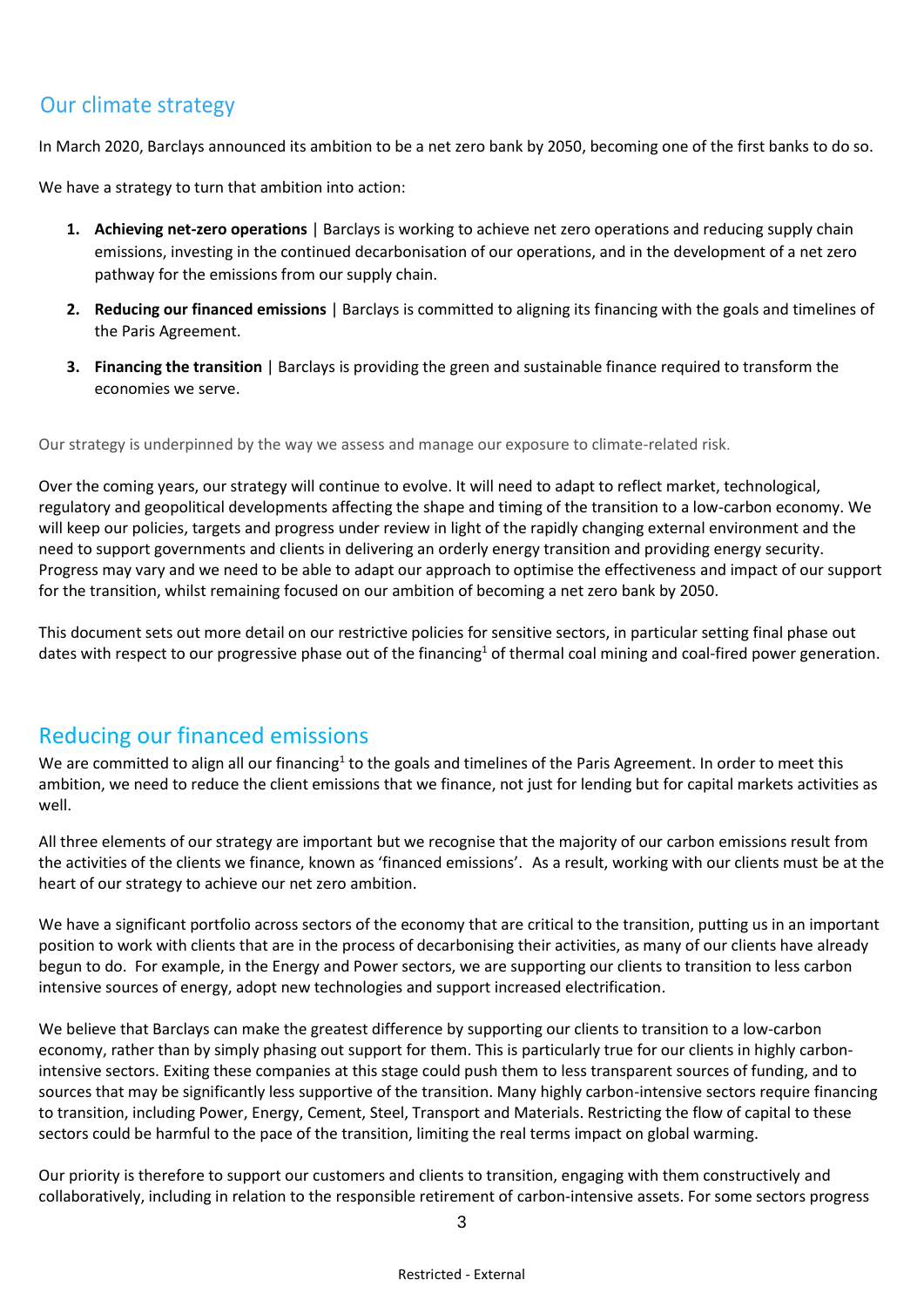can occur in the short term while for others, the technologies required to transition are not yet fully available meaning they are likely to transition at a later point in time. Consistent with our Purpose, our climate strategy and our approach to risk management and to ensure that we achieve our ambition to be a net zero bank by 2050, where companies are unable or unwilling to reduce or eliminate their emissions, we will reduce our support over time. Such clients will find it increasingly difficult to access financing<sup>1</sup>, including through Barclays. Since 2020, we have, for example, already declined to provide financing<sup>1</sup> to clients that have been unable to meet our existing policies in relation to thermal coal and oil sands.

## Barclays' Approach to Sensitive Sectors

In addition to setting sector-specific emission-reduction targets, we have set explicit restrictions to curtail or prohibit financing<sup>1</sup> of certain activities and in sensitive sectors. These are set out in detail below, and include clear restrictions on thermal coal mining and coal-fired power generation, Arctic exploration and production, oil sands and hydraulic fracturing (fracking). Further restrictions are set out in our Position Statements in relation to Forestry and Agricultural Commodities and World Heritage and Ramsar Wetlands.

### Updated Thermal Coal Position - Overview

Today, thermal coal is a climate risk and, increasingly, the financing of these activities is a credit risk.

We are therefore tightening our thermal coal policy in a number of areas. In particular, we are introducing final phase out dates for the financing<sup>1</sup> of thermal coal mining and coal-fired power generation. These vary by geography, as set out below, but the final phase out date for financing<sup>1</sup> clients engaged in<sup>5</sup> thermal coal mining or coal-fired power generation is 2035 (subject to limited exemptions as set out below). Consistent with our intent to phase out financing<sup>1</sup> of thermal coal activities, from 1 January 2023 we will not extend financing<sup>1</sup> to new clients engaged in<sup>5</sup> thermal coal mining.

The key changes in our thermal coal policy are:

For thermal coal mining:

- Bringing forward our existing plan to step down revenue thresholds, so that from 1 January 2023 we will not extend financing<sup>1</sup> to new clients<sup>4</sup> engaged<sup>5</sup> in thermal coal mining and existing clients that generate more than 30% of their revenue from thermal coal mining;
- Introducing phase out dates for clients engaged in<sup>5</sup> thermal coal mining of 2030 in OECD and 2035 in rest of the world;
- Introducing tighter restrictions on General Corporate Purposes (GCP) financing for clients engaged in opening new thermal coal mines<sup>2</sup> or material expansion<sup>3</sup> of existing thermal coal mines;

For coal-fired power generation, we are also introducing phase out dates, whilst recognising the different pace of power sector transition and legislation in different areas of the world:

- Introducing phase out dates for clients engaged in<sup>5</sup> coal-fired power generation in the UK and EU by 2030, and in the rest of the world (including the USA) by 2035;
- Introducing tighter restrictions on general corporate purposes (GCP) financing for clients engaged in<sup>5</sup> the development of new coal-fired power plants<sup>2</sup> or material expansion<sup>3</sup> of existing coal-fired power plants;

These restrictions build upon or in some cases replace existing restrictions. Our updated position is set out in detail below.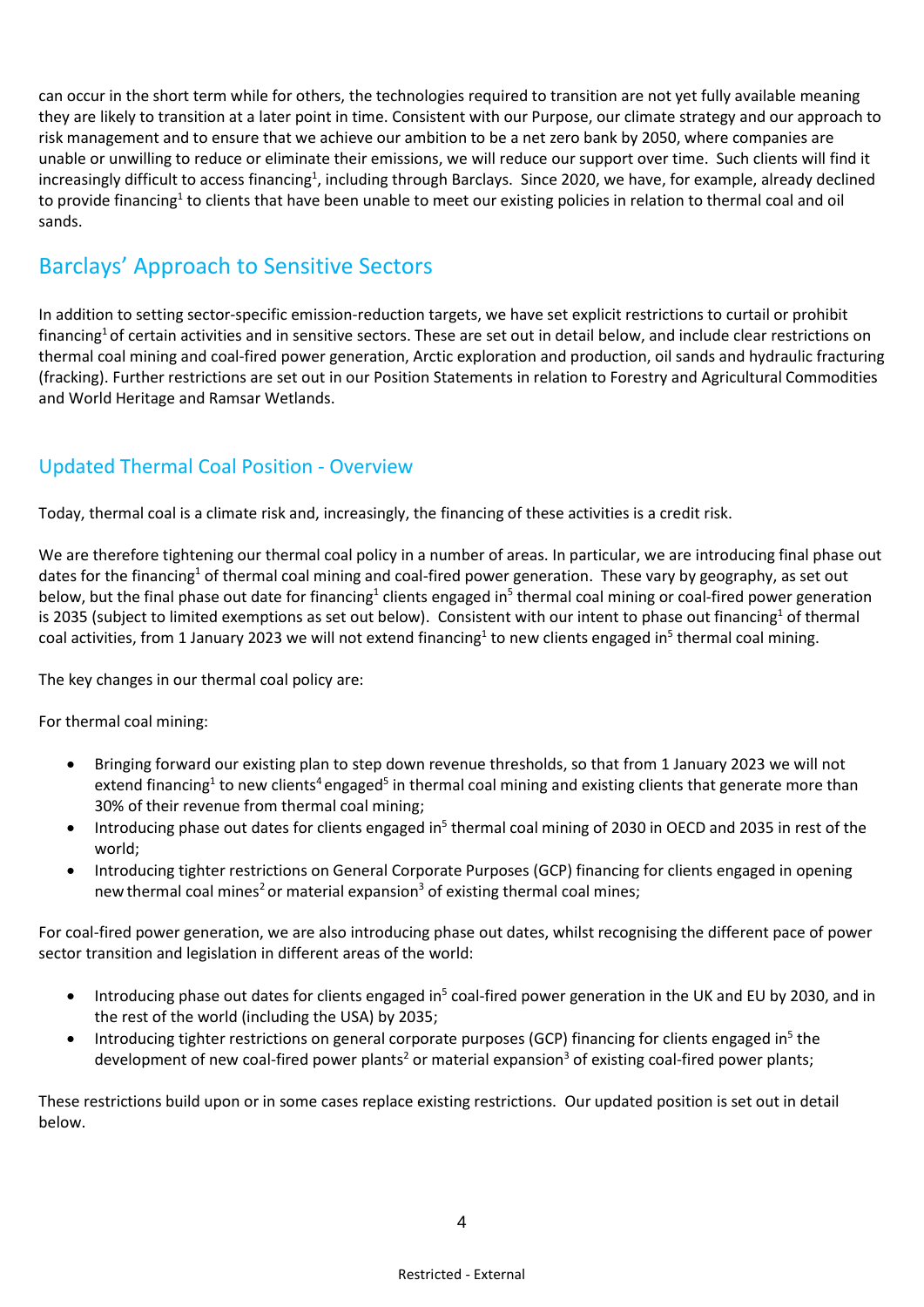#### Thermal Coal Policy

#### Thermal Coal Mining:

- No project finance for greenfield development or material expansion<sup>3</sup> of thermal coal mines anywhere in the world;
- No general corporate purpose financing that is specified as being for new or material expansion<sup>3</sup> of thermal coal mining;
- $\;$  No financing<sup>1</sup> to clients that generate more than 50% of revenue from thermal coal mining;
- By 2023, we will not provide financing to new clients<sup>4</sup> engaged in<sup>5</sup> thermal coal mining;
- By 2023, we will no longer provide financing<sup>1</sup> to existing clients that generate more than 30% of revenues from thermal coal mining;
- By 2023, we will not provide general corporate purposes financing to clients with entities engaged in<sup>5</sup> opening new thermal coal mines<sup>2</sup> or material expansion<sup>3</sup> of existing thermal coal mines unless an undertaking is received from the borrower or we are otherwise satisfied that the proceeds of the GCP financing will not be made available to entities engaged in<sup>5</sup> opening new thermal coal mines<sup>2</sup> or material expansion<sup>3</sup> of existing thermal coal mines;
- By 2030, we will phase out financing<sup>1</sup> to all clients engaged in<sup>5</sup> thermal coal mining (OECD) and for the rest of the world no longer provide financing<sup>1</sup> to clients that generate more than 10% of revenue from thermal coal mining;
- By 2035, we will phase out financing<sup>1</sup> for all clients engaged in<sup>5</sup> thermal coal mining.

#### Coal-fired Power:

- No project finance to enable the construction or material expansion <sup>3</sup> of coal-fired power stations anywhere in the world;
- No general corporate purposes (GCP) financing that is specified as being for coal-fired power plant development or material expansion<sup>3</sup> of coal-fired power plants;
- $\;$  No financing<sup>1</sup> to clients that generate more than 50% of revenue from coal-fired power generation;
- By 2023, we will not provide general corporate financing to clients with entities engaged in developing new coalfired power plants<sup>2</sup> or material expansion<sup>3</sup> of existing coal-fired power plants unless an undertaking is received from the borrower or we are otherwise satisfied that proceeds of such GCP will not be made available to entities engaged in<sup>5</sup> developing new coal-fired power plants<sup>2</sup> or material expansion<sup>3</sup> of existing coal-fired power plants;
- By 2025, we will no longer provide financing<sup>1</sup> to clients that generate more than 30% of revenue from coal-fired power generation;
- By 2030, we will phase out financing<sup>1</sup> to clients engaged in<sup>5</sup> coal-fired power generation (UK and EU) and for rest of the world (including USA) no longer provide financing<sup>1</sup> to clients that generate more than 10% of revenue from coal-fired power generation;
- By 2035 we will phase out financing<sup>1</sup> for all clients engaged in<sup>5</sup> coal-fired power generation.

Restrictions relating to % revenue generated by clients from thermal coal activities applies to the consolidated revenues of the entity being financed, whether transacting with a group parent, subsidiary or joint venture.

General exceptions apply to our thermal coal policy above in the following circumstances:

- Where Barclays is providing transition finance for companies reducing their thermal coal portfolio including retrofitting of existing facilities;
- Where Barclays is providing finance for decommissioning plants for those unable to transition.

In addition, exceptions to the phase out date(s) for coal-fired power plants apply if:

- Remaining coal-fired power plants are abated to reduce GHG emissions to near zero OR
- Remaining coal-fired power plants solely utilised as backup to low carbon power supply OR
- Remaining coal-fired power plants are required to remain open by operation of law, regulation or contract.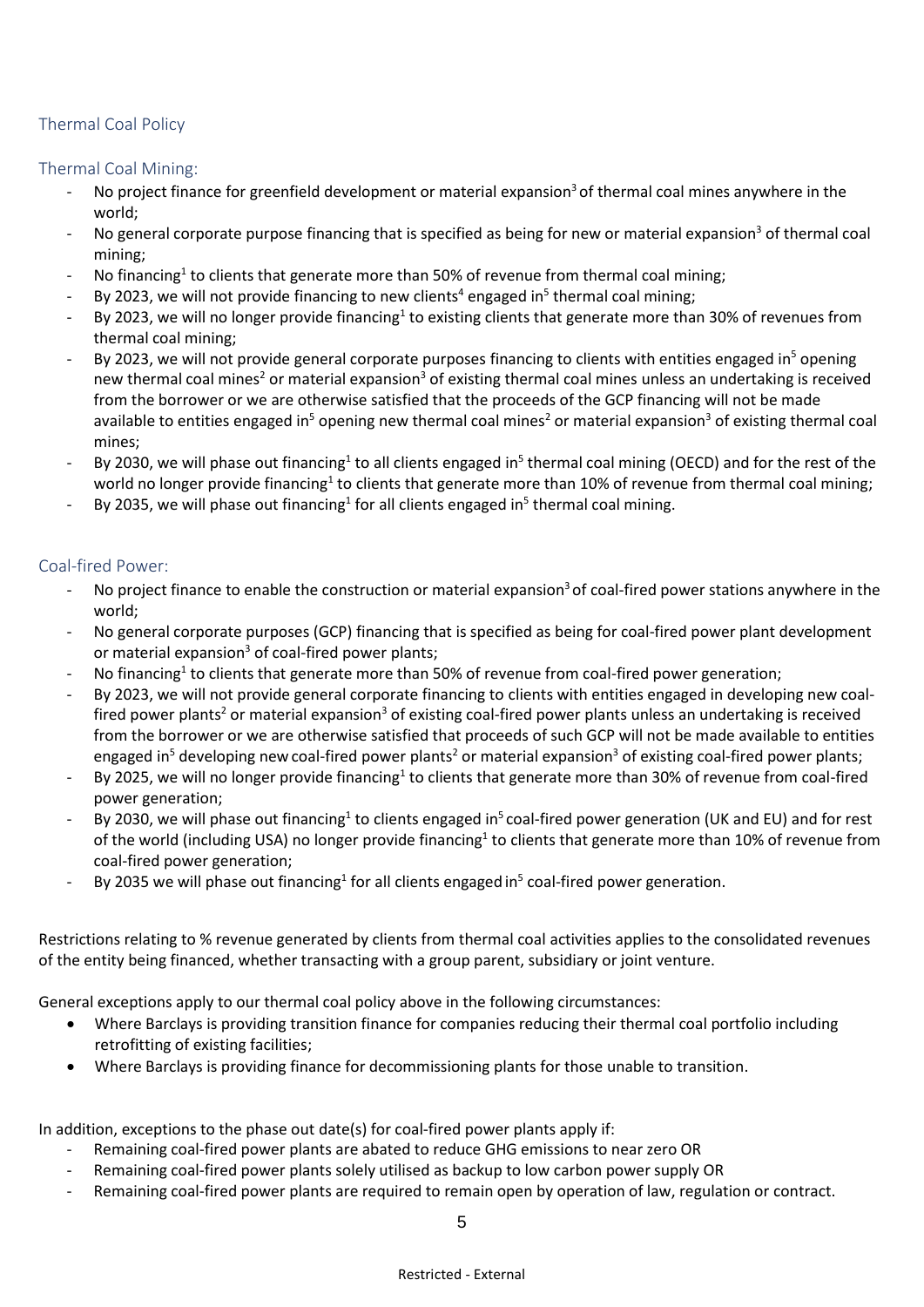#### Mountain Top Removal Coal Mining

Mountain Top Removal (MTR) coal mining refers to surface coal mining (and the associated reclamation operations) that remove entire coal seams running through the upper fraction of a mountain, ridge, or hill, by removing all of the overburden and creating a level plateau or gently rolling contour with no high-walls remaining<sup>7</sup>.

The following additional restrictions are in place for clients active in MTR:

- Barclays does not directly finance<sup>6</sup> MTR projects or developments;
- Me apply Enhanced Due Diligence (EDD) to financing<sup>1</sup> facilities involving clients which practice MTR.

#### Arctic Oil and Gas

Arctic oil and gas refers to new exploration and extraction of oil and gas in the area within the Arctic Circle which is subject to sea ice, and includes the Arctic National Wildlife Refuge (ANWR) and the Coastal Plains<sup>8</sup>. The ANWR is a particularly fragile and pristine ecosystem which is central to the livelihoods and culture of local indigenous peoples. We have therefore introduced the following restrictions:

- We will not directly finance<sup>6</sup> oil and gas projects in the Arctic Circle, including but not limited to the ANWR.
- In addition, we will not provide any financing<sup>1</sup> to companies primarily engaged in oil and gas exploration and production operations in the Arctic Circle, including but not limited to the ANWR.
- We will also not provide financing<sup>1</sup> to ancillary Arctic oil and gas businesses where proceeds are known to be for supporting new oil and gas exploration, production or new pipeline transportation projects in the Arctic Circle.

#### Hydraulic fracturing

Hydraulic fracturing, commonly referred to as fracking, is an oil and gas well development technique, using a high pressure injection of liquid into the rock, which creates fracturing and allows natural gas and oil to flow more freely. Whilst this method of extraction has provided cheaper, more plentiful energy sources for many, it is also a sensitive sector that is of concern for many stakeholders. Impact areas include water consumption and quality, wastewater disposal, air emissions and impacts on local communities, including noise, traffic and seismic changes. Our appetite for doing business with this industry is as follows:

- We will not directly finance<sup>6</sup> projects involving fracking in the UK and Europe;
- In addition, we will not provide any financing<sup>1</sup> to companies primarily engaged in fracking activities in the UK and Europe;
- Any financing<sup>1</sup> for a company involved in fracking activities outside the UK and Europe, is subject to EDD.

Fracking clients and transactions which are subject to EDD must demonstrate consideration of environmental and social impacts and risks and, in addition, demonstrate the following:

- Compliance with legal, regulatory and permitting requirements and remediation plans resulting from any breaches;
- GHG emissions management and continuous reduction;
- Management of key environmental impacts, including: well construction and maintenance, water use and conservation, waste water management, water pollution management, air emissions management (including flaring);
- Engagement with local communities on impacts, including seismic impacts, noise, health and safety.

#### Oil Sands

Oil sands refers to naturally occurring deposits of water and clay, containing a heavy, viscous oil called bitumen. The development of Canada's oil sands reserves is Canadian government policy and, as such, the Canadian Oil Sands industry is highly regulated.

We will only provide financing<sup>1</sup> to clients who have projects to reduce materially their overall emissions intensity, and a plan for the company as a whole to have lower emissions intensity than the level of the median global oil producer by the end of the decade. This approach takes into consideration the just transition for the workforce and communities currently dependent on the oil sands industry in Canada.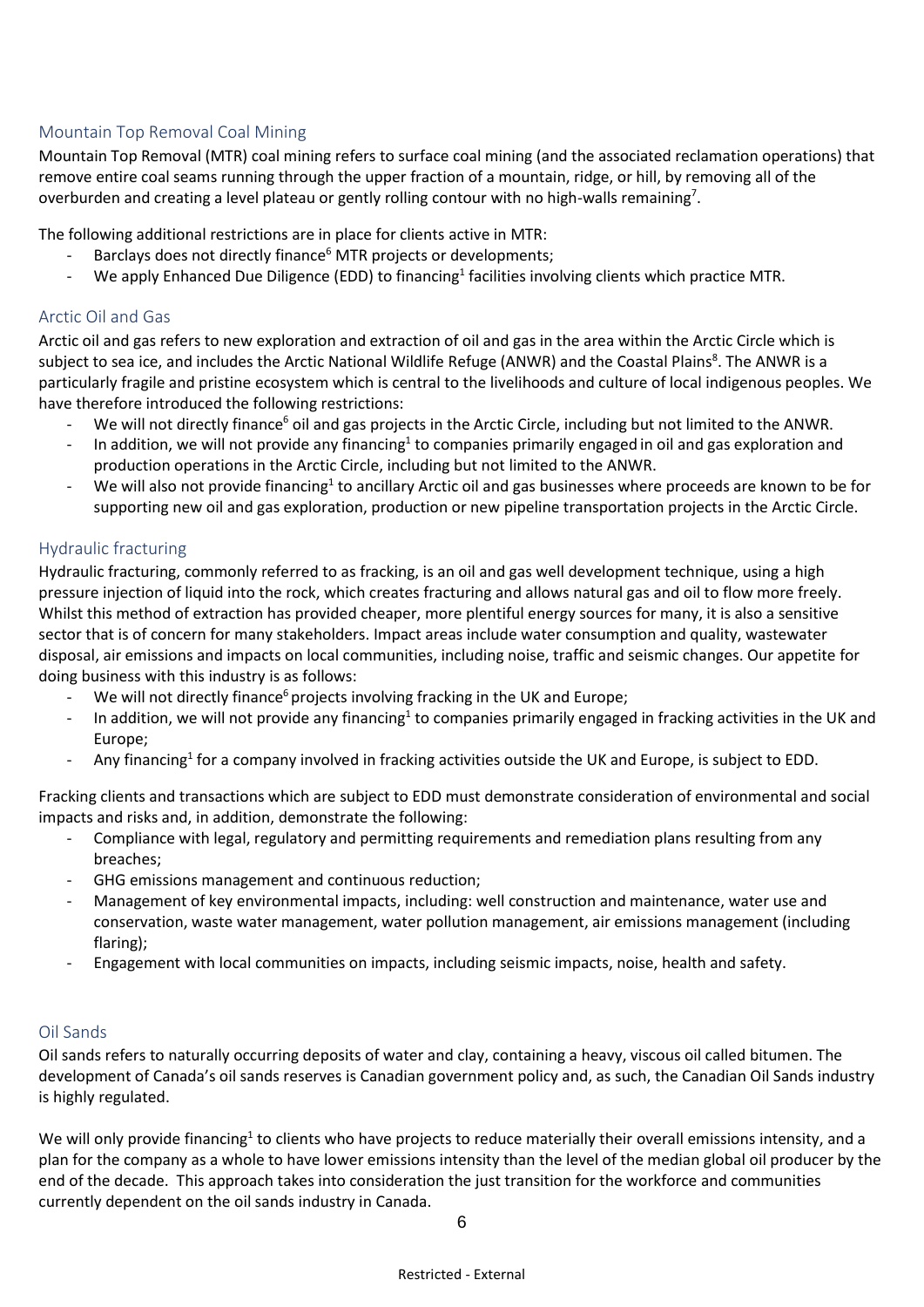In addition to this requirement, any financing<sup>1</sup> for a company involved in the exploration, extraction, transportation (including the construction of pipelines to carry oil sands), or processing of oil sands, is subject to EDD.

Oil sands clients and transactions which are subject to EDD must demonstrate consideration of environmental and social impacts and risks and, in addition, demonstrate the following:

- Compliance with all legal, regulatory and permitting requirements in the regions that they operate, showing evidence of any breaches being adequately remediated;
- Management and implementation of procedures which minimise direct environmental impacts including land reclamation, air, ground and water pollution, fresh water use, biodiversity protection, and impacts on protected areas such as boreal forests.

#### Enhanced Due Diligence

We conduct Enhanced Due Diligence (EDD) on a case-by-case basis on clients in these sensitive energy sectors that fall outside explicit restrictions, and will consider the following factors as a minimum:

- i. The client's adherence to the Equator Principles (if a project finance or credit transaction is deemed to be in scope) and relevant International Finance Corporation (IFC) performance standards;
- ii. The client's adherence to local and national environmental regulation and standards and industry best practice;
- iii. The client's management and implementation of procedures which minimise direct environmental impacts in the context of their operations;
- iv. The client's transparent corporate governance and oversight of climate change issues and associated corporate risks, including disclosure against principles such as the Financial Stability Board (FSB) Taskforce on Climaterelated Financial Disclosures and appropriate transition plans;
- v. The client's approach to and track record in protecting the health and safety of the workforce and local communities;
- vi. The client's approach to stakeholder engagement and consultation, including its commitment and adherence to the principles of Free Prior Informed Consent (FPIC) where indigenous peoples may be impacted by their operations;
- vii. The client's approach to managing its human rights impacts, including its commitment and adherence to UN Voluntary Principles on Security and Human Rights where the client uses security personnel.

In order to assist and enhance the EDD process, we operate a mandatory training programme which has been rolled out to relevant colleagues.

External technical input may be obtained to assist the business in reviewing and assessing whether certain client activities meet our internal EDD criteria, or where there is uncertainty as to whether a certain activity is within scope of our EDD criteria. Barclays will continue to align its approach to sensitive energy sectors with developments in government and public policy.